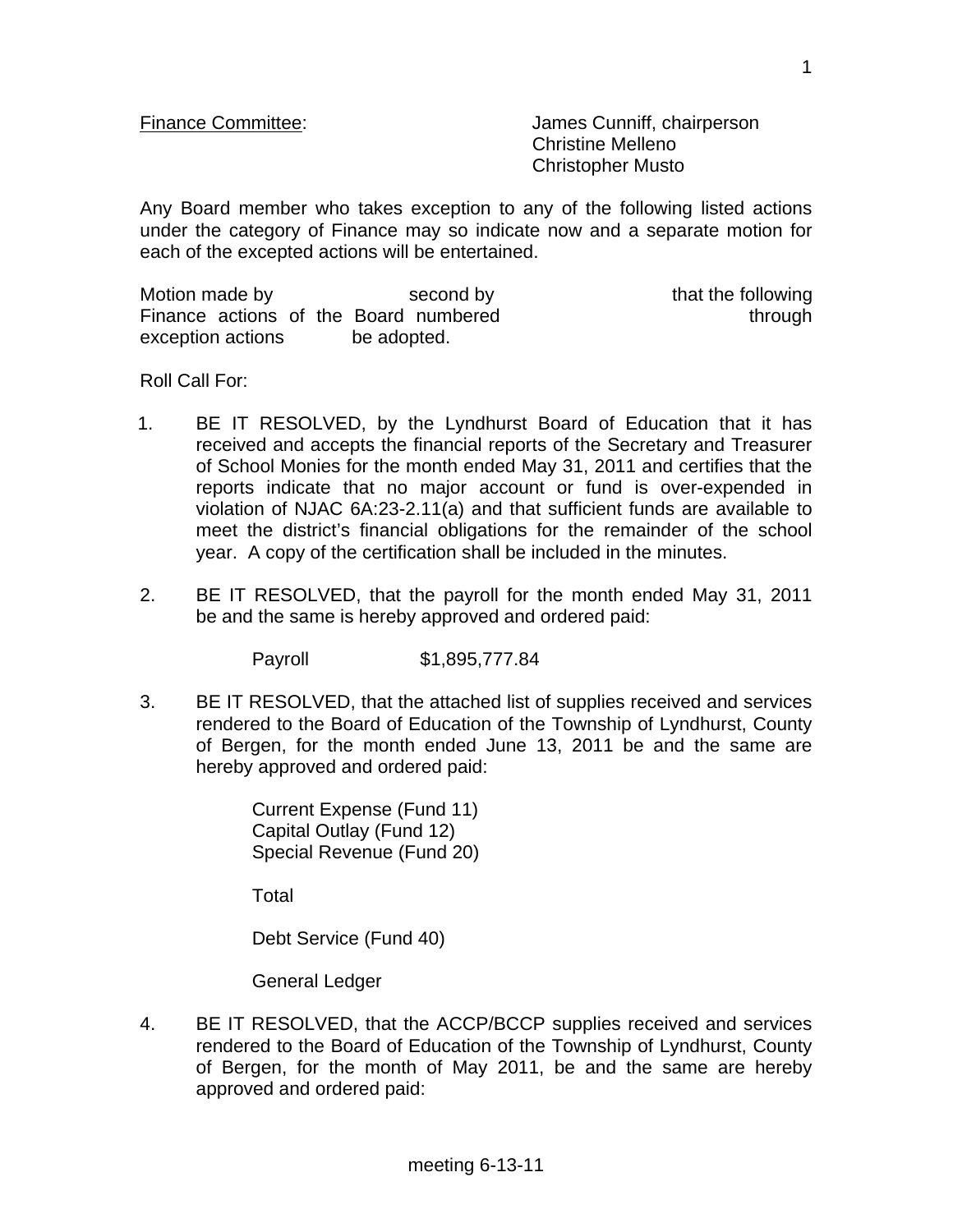| <b>Payroll/Payroll Taxes</b> | \$11,183.16 |
|------------------------------|-------------|
| Supplies/Telephone/Misc      | \$51,406.28 |
| <b>Tuition Refunds</b>       | - 0 -       |
| Total                        | \$62,589.44 |

5. BE IT RESOLVED, that cafeteria services rendered to the Board of Education of the Township of Lyndhurst, County of Bergen, for the month of May 2011, be and the same are hereby approved and ordered paid:

| Payroll/Payroll Taxes | \$24,814.04 |
|-----------------------|-------------|
|-----------------------|-------------|

- 6. BE IT RESOLVED, that the Lyndhurst Board of Education approve the attached transfers for the month of May 2011.
- 7. BE IT RESOLVED, that the Lyndhurst Board of Education approve the attached necessary transfers to achieve the thoroughness standards for the current school year which includes the purpose and specific line items necessary to be transferred as well as the corresponding amounts. No other line item balances are available and all other appropriation balances are or will be expended or encumbered.
- 8. BE IT RESOLVED, that the Lyndhurst Board of Education enter into a service agreement with the Bergen County Special Services School District (BCSSDD) to provide auxiliary services as outlined in Chapter 192/193 Laws of 1977, and shall be limited to instruction, evaluation, and the necessary equipment supplies, administration and supervision inherent in providing Compensatory Education, English as a Second Language, Supplemental Instruction, Home Instruction, Examination and Classification and Speech Correction to eligible students attending nonpublic school within the public school district in accordance with N.J.S.A. 18A:46A, 6,8,9 et seq. (Laws of 1977, Chapter 192), and the rules and regulations governing auxiliary services to non-public schools.
- 9. BE IT RESOLVED, that the Lyndhurst Board of Education authorizes the School Business Administrator to pay the July bills.
- 10. BE IT RESOLVED, that the Lyndhurst Board of Education approve the following donations:

 Lyndhurst Fire Department - \$500.00 Lyndhurst Emergency Squad - \$500.00 Lyndhurst Auxiliary Police - \$500.00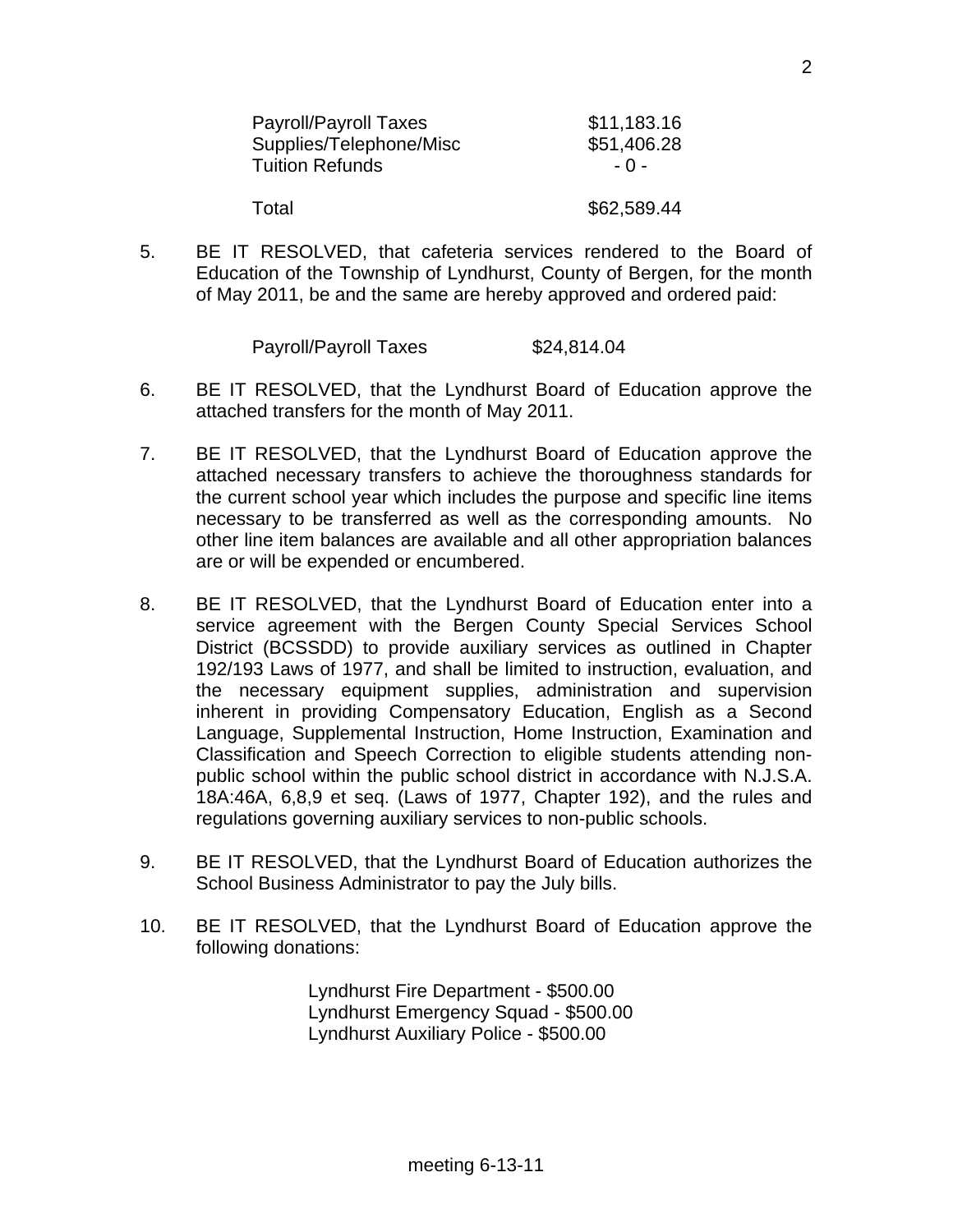11. BE IT RESOLVED, that the Lyndhurst Board of Education authorize the School Business Administrator to invest school district funds within statutory limitations.

 BE IT FURTHER RESOLVED, that the Lyndhurst Board of Education approve the district's participation in the Bergen County Banking Consortium (BCBANC) from July 1, 2011 through June 30, 2012 and authorize the School Business Administrator to serve as a trustee.

 BE IT FURTHER RESOLVED, that the Lyndhurst Board of Education designate TD Bank and Capital One Bank as the banks for deposits and withdrawals for the General Account, Agency Remittance Account, Payroll Account, Athletic Account, Lyndhurst High School Account, Lyndhurst Elementary Account, Lyndhurst Cafeteria Account, Lyndhurst ACCP Account, Summer Payment Plan Account, Fred O. & Theresa Taub Scholarship Fund Account.

 BE IT FURTHER RESOLVED, that the Lyndhurst Board of Education approve the designated signatures on the above accounts.

- 12. BE IT RESOLVED, that the Lyndhurst Board of Education contract with Realtime Information Technology, Inc. for student system software and support for the 2011-2012 school year in the amount of \$25,860.00.
- 13. BE IT RESOLVED, that the Lyndhurst Board of Education renew their District Prescription Drug Program contract with Horizon BCBSNJ for the 2011-2012 school year, at the following rates:

| Single         | \$178.76 | \$196.00 |
|----------------|----------|----------|
| Family         | \$403.99 | \$441.43 |
| Parent & Child | \$218.33 | \$239.93 |

- 14. BE IT RESOLVED, that the Lyndhurst Board of Education renew their vision contract with VSP from August 1, 2011 through July 31, 2015, at a rate of \$10.35 per month, per employee. This rate will not increase for the duration of the contract.
- 15. BE IT RESOLVED, that the Lyndhurst Board of Education contract with The Marasim Group for consulting services and software support for the 2011-2012 school year in the amount of \$22,800.00.
- 16. BE IT RESOLVED, that the Lyndhurst Board of Education approve an amended FY2011 IDEA Pre-School Grant Application in the amount of \$24,722.00 for the 2010-2011 school year.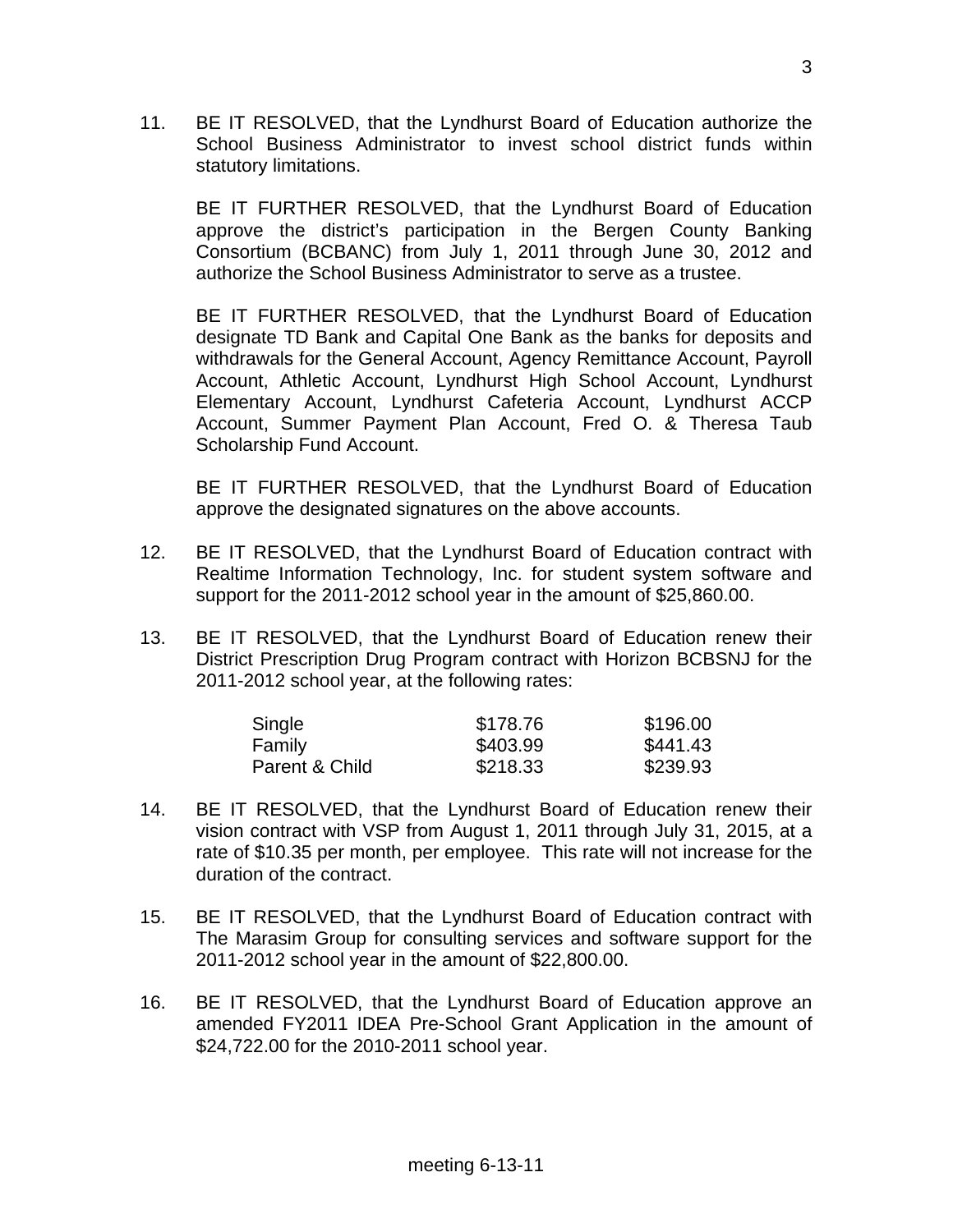- 17. BE IT RESOLVED, that the Lyndhurst Board of Education accept an award of \$248,503.00 in Extraordinary Aid from the State of New Jersey for the 2010-2011 school year.
- 18. BE IT RESOLVED, that the Lyndhurst Board of Education reject all Heating, Ventilation, Air Conditioning, Boiler & Refrigeration Services bids.
- 19. BE IT RESOLVED, that the Lyndhurst Board of Education accept a bid from Carl Carbone Plumbing & Heating Corporation, Lyndhurst, for Plumbing Repair and Maintenance Services for the 2011-2012 school year at a rate of \$75.00 per hour for Time and Material; \$150.00 per hour overtime and a 5% mark-up on parts.

Other bids:

|                                                  | Hourly   | UT.      | Mark-up    |
|--------------------------------------------------|----------|----------|------------|
| Aero Plumbing & Heating<br>Co., Inc., Vienna, NJ | \$92.50  | \$138.75 | <b>20%</b> |
| <b>Binsky Service, Piscataway</b>                | \$92.75  | \$142.75 | 10%        |
| Jarvis Plumbing & Heating                        | \$110.00 | \$165.00 | 25%        |

20. BE IT RESOLVED, that the Lyndhurst Board of Education accept a bid from Paolazzi Paving LLC, Rutherford for Snow Removal for the 2011- 2012 school year at rate of \$200.00 per hour.

Other bid:

Montana Construction Corp., Inc., Lodi \$1,000.00 per hour

- 21. BE IT RESOLVED, at the recommendation of Tracey Marinelli, Superintendent of Schools, that the Lyndhurst Board of Education approve the contract with APEX Computer Systems LLC (Technology Consultants) for the 2011-2012 school year in the amount of \$65,759.00.
- 22. BE IT RESOLVED, at the recommendation of Tracey Marinelli, Superintendent of Schools, that the Lyndhurst Board of Education rescind a Joint Services Agreement between the Township of Lyndhurst and the Lyndhurst Board of Education fulfilling the joint maintenance and custodial responsibilities to both the Board and the Township.
- 23. BE IT RESOLVED, at the recommendation of Tracey Marinelli, Superintendent of Schools, that the Lyndhurst Board of Education place the attached list of employees on the negotiated salary guide for the 2011- 2012 school year.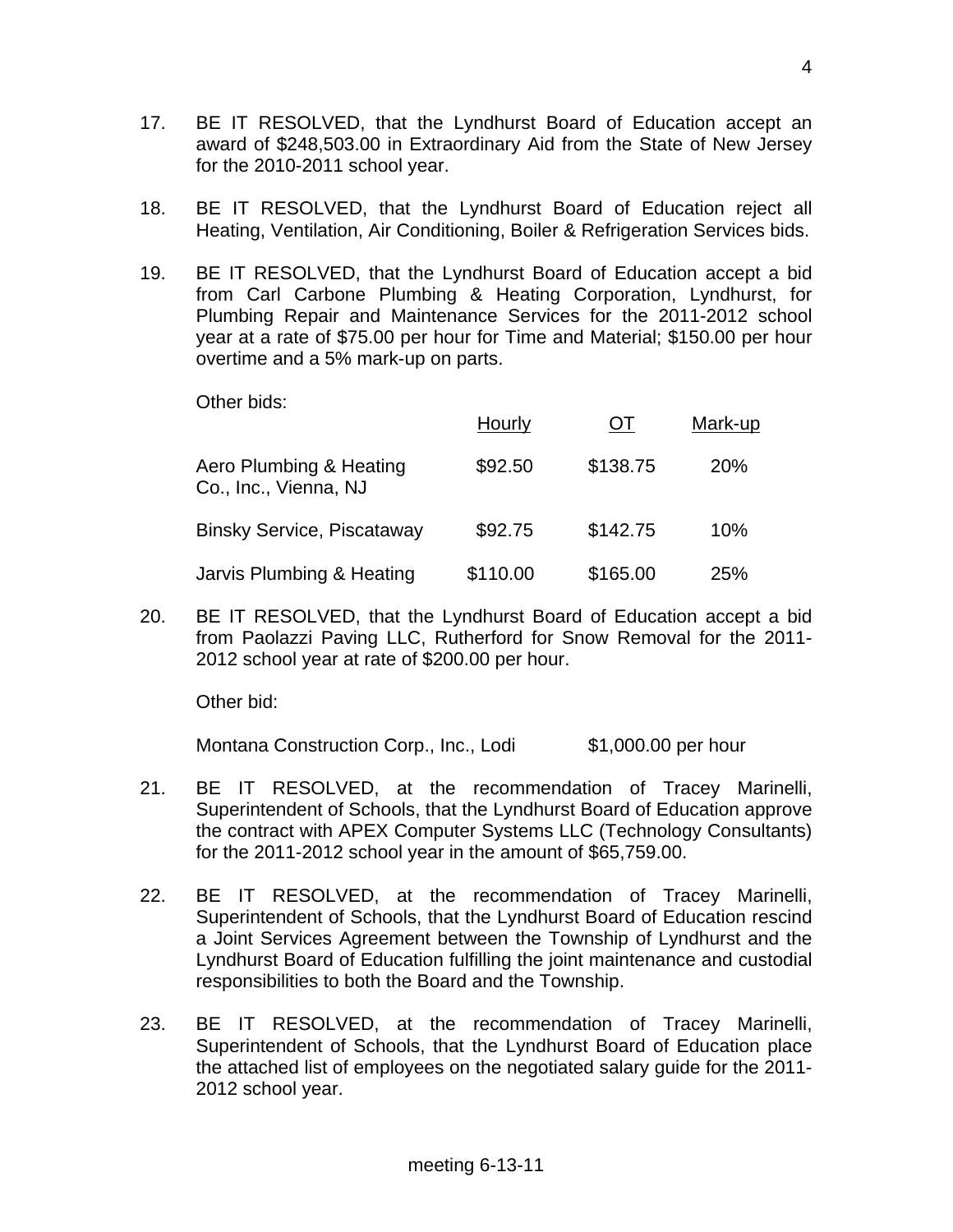#### Education & Curriculum Committee: Josephine Malaniak, chairperson

 Ronald Grillo Christine Melleno

Any Board member who takes exception to any of the following listed actions under the category of Education & Curriculum may so indicate now and a separate motion for each of the excepted actions will be entertained.

Motion made by second by that the following Education & Curriculum actions of the Board numbered through exception actions be adopted.

Roll Call For:

- 1. BE IT RESOLVED, that the Lyndhurst Board of Education approve the 2011 John C. MacLean Scholarship Awards. Copy on file.
- 2. BE IT RESOLVED, that the Lyndhurst Board of Education approve Keystone Credit Recovery as a summer school program for Senior English for students who require more than two courses.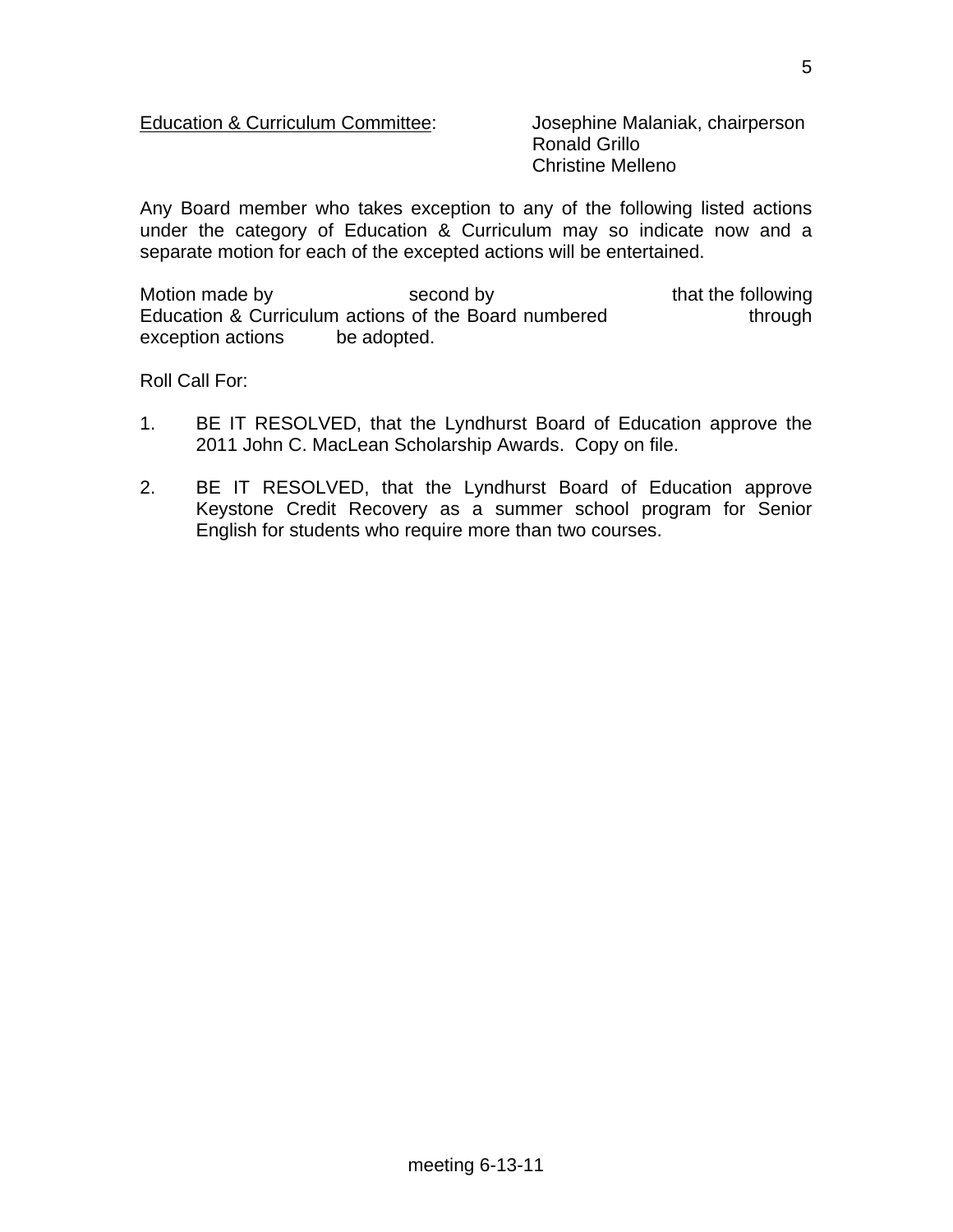#### Facilities & District Planning Committee: Ronald Grillo, chairperson

 James Hooper Stephen Vendola

Any Board member who takes exception to any of the following listed actions under the category of Facilities & District Planning may so indicate now and a separate motion for each of the excepted actions will be entertained.

Motion made by second by that the following Facilities & District Planning actions of the Board numbered through exception actions be adopted.

1. BE IT RESOLVED, that the Lyndhurst Board of Education approve the recommendations from the Facility Upgrade Committee and permission for DMR Architects and the Superintendent of Schools to file paperwork necessary to proceed with December referendum.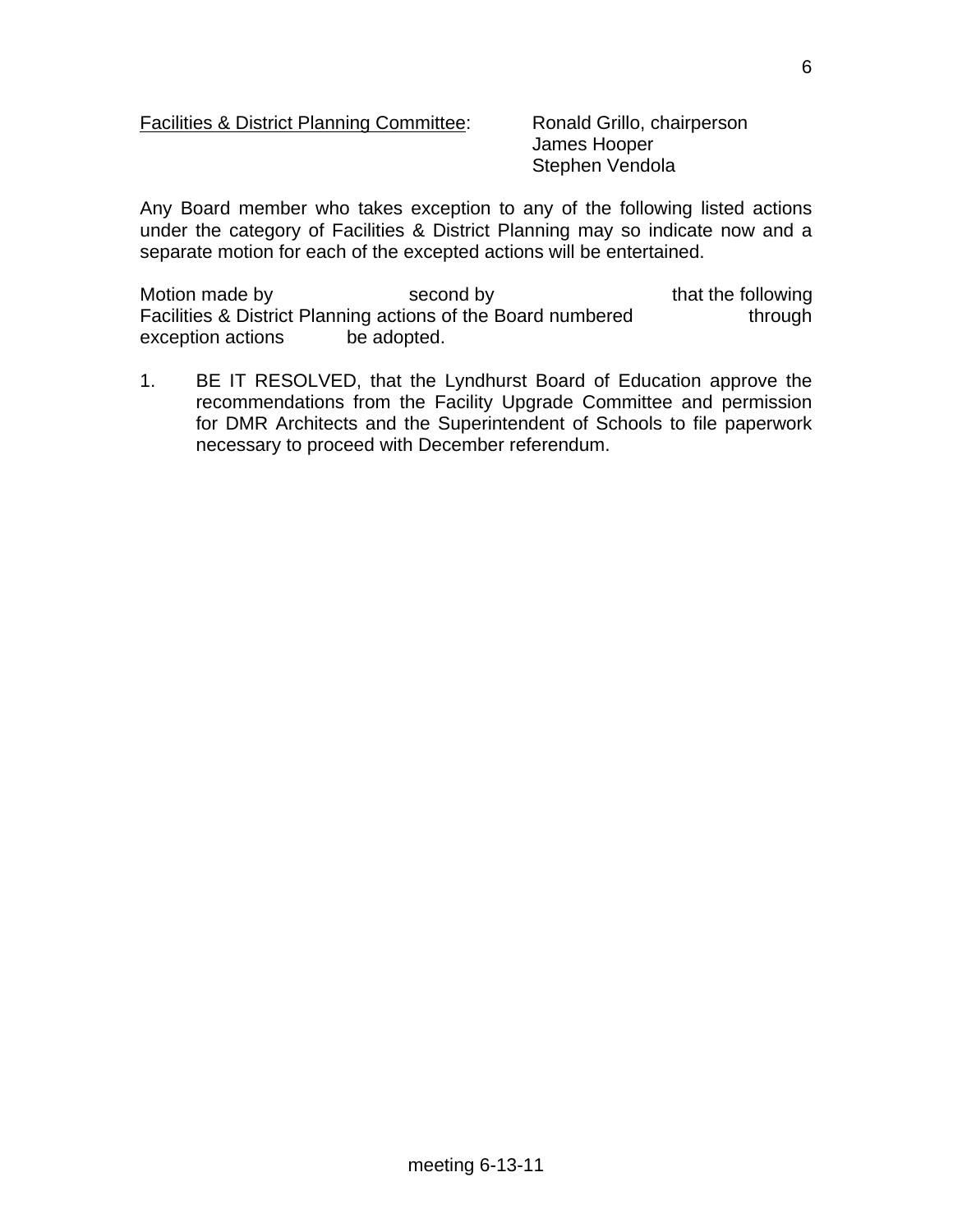#### Rules & Regulations Committee: Stephen Vendola, chairperson

 William Barnaskas James Cunniff

Any Board member who takes exception to any of the following listed actions under the category of Rules & Regulations may so indicate now and a separate motion for each of the excepted actions will be entertained.

Motion made by second by that the following Rules & Regulations actions of the Board numbered through exception actions be adopted.

Roll Call For:

1. BE IT RESOLVED, that the Lyndhurst Board of Education accept the following donations made to John C. MacLean Awards Night from:

> Maria Rodriguez – Lyndhurst Florist Michael Riccardi – LaVerne Ristorante Joseph Melone – SanCarlo Restaurant Frank Maschio – Maschio's Food Service Annette Collins – Maschio's Food Service Anthony Papamarkos – The Greycliff Fine Catering Joe Soiekerman – Mazur's Bakery Josh DaCosta – Starbucks Matt Landy – Fiesta Restaurant Gerry Vitiello – Vitiello Bakery

- 2. BE IT RESOLVED, that the Lyndhurst Board of Education accept a donation of materials and labor from Jarvis Plumbing & Heating LLC, Lyndhurst for work done in the kindergarten class at Washington School.
- 3. BE IT RESOLVED, that the Lyndhurst Board of Education approve the following use of school facilities:

| Organization             | Place        | Time, Date, Purpose                                           |
|--------------------------|--------------|---------------------------------------------------------------|
| Lyndhurst Parks Dept.    | Matera Field | 5:30 pm-7:00 pm<br>6/27 thru 6/30/11<br>Soccer Camp           |
| Lyndhurst Parks Dept.    | Matera Field | $9:00$ am-2:00 pm<br>6/27 thru 7/1/11<br><b>Baseball Camp</b> |
| <b>Washington School</b> | Washington   | 6:30 pm-9:30 pm                                               |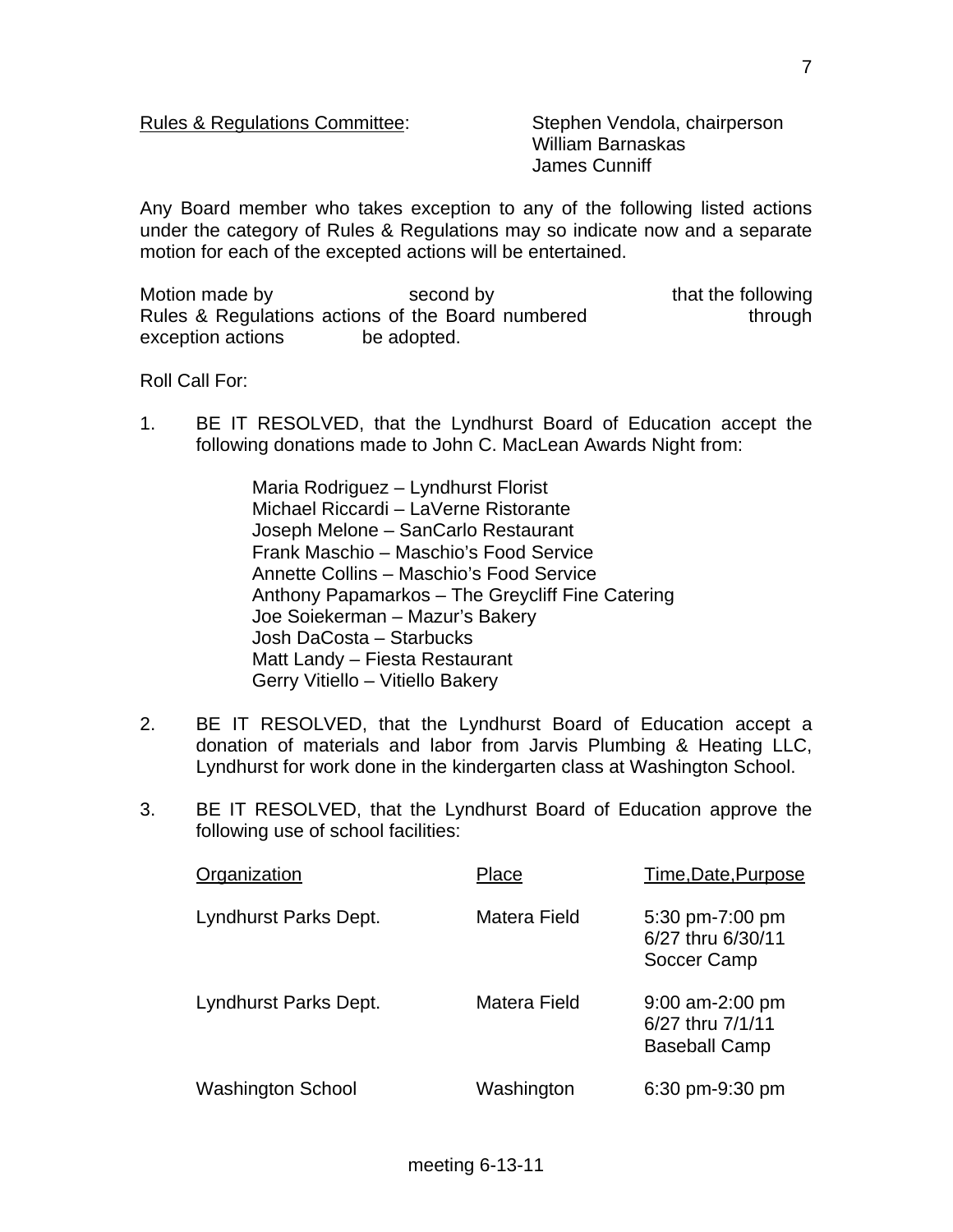| Class of 2012                              |                                  | 5/18/11<br>Meeting                                   |
|--------------------------------------------|----------------------------------|------------------------------------------------------|
| <b>Project Graduation</b>                  | Lyndhurst HS<br><b>Room 144</b>  | 7:00 pm-8:30 pm<br>5/19/11<br>Meeting                |
| <b>Washington School PTA</b>               | Washington<br><b>School Yard</b> | 1:00 pm-3:00 pm<br>5/27/11<br><b>Fruit Salad Day</b> |
| <b>Washington School PTA</b>               | Washington<br><b>School Yard</b> | 9:00 am-1:00 pm<br>6/17/11<br><b>School Picnic</b>   |
| <b>Franklin School PTA</b>                 | Franklin<br>Playground           | 12:45 pm-2:00 pm<br>6/2/11<br>Walk-a-Thon K-8        |
| <b>Franklin School PTA</b>                 | Franklin<br><b>Court Yard</b>    | 9:00 am-2:00 pm<br>6/14/11<br>Fun Day                |
| <b>Roosevelt School</b><br>Class of 2012   | Roosevelt<br>Parking Lot         | 9:00 am-3:00 pm<br>9/24/11<br>Car Wash               |
| <b>Project Graduation</b><br>Class of 2011 | Lyndhurst HS<br>Cafeteria        | 4:15 am-7:00 am<br>6/18/11<br><b>Breakfast</b>       |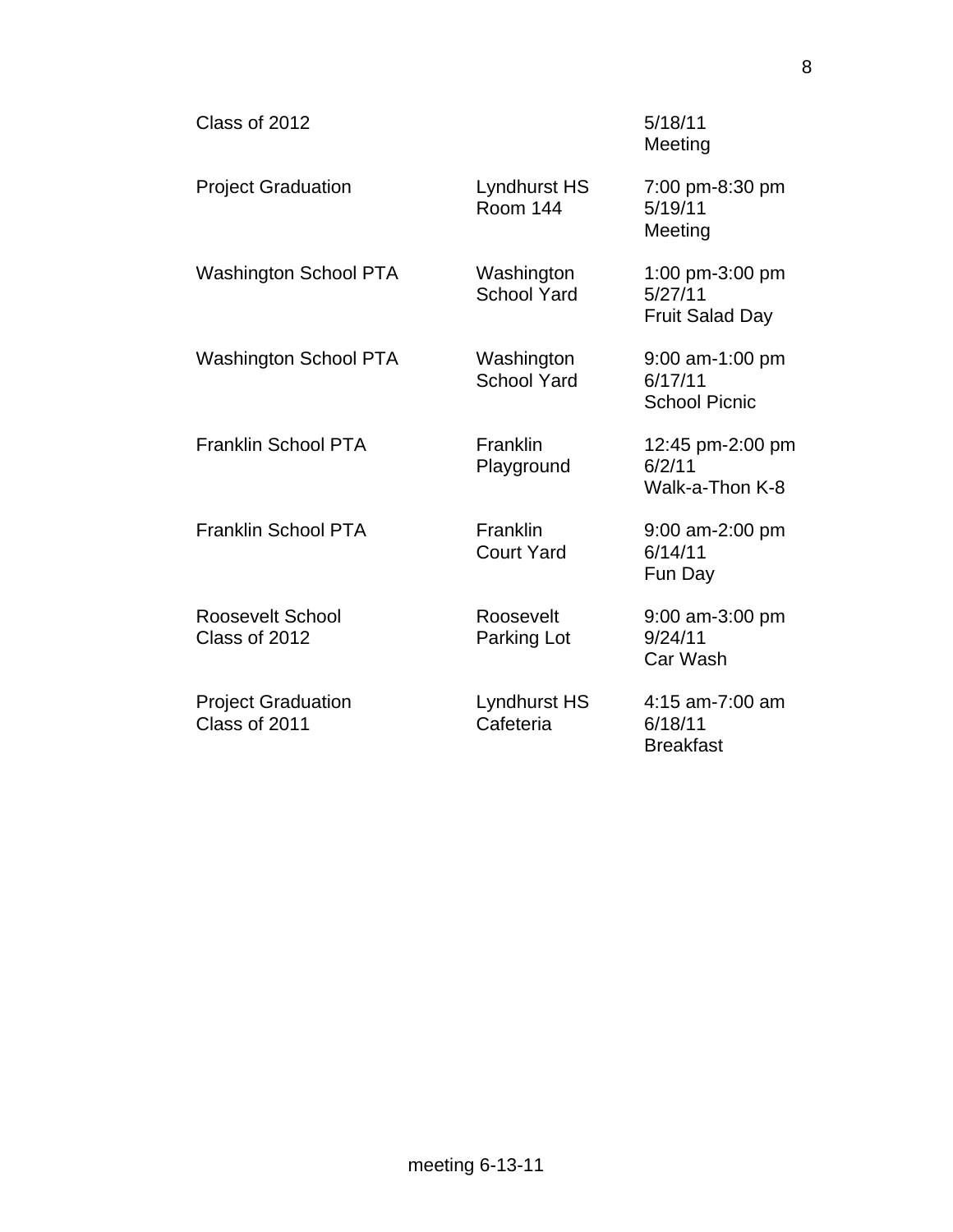Student Activities & Recognition Committee:

 Christine Melleno, chairperson Stephen Vendola Christopher Musto

Any Board member who takes exception to any of the following listed actions under the category of Student Activities & Recognition may so indicate now and a separate motion for each of the excepted actions will be entertained.

Motion made by second by that the following Student Activities & Recognition actions of the Board numbered through exception actions be adopted.

Roll Call For:

1. BE IT RESOLVED, that the Lyndhurst Board of Education, as provided for in Chapter 172 Laws of 1979, does hereby authorize membership of the Lyndhurst High School in the New Jersey State Interscholastic Athletic Association for the 2011-2012 school year to participate in the approved interschool athletic program sponsored by the NJSIAA and,

 BE IT FURTHER RESOLVED, that the Lyndhurst Board of Education agrees to be governed by the Constitution By-Laws and rules and Regulations of the NJSIAA for the 2011-2012 school year.

2. BE IT RESOLVED, at the recommendation of Tracey Marinelli, Superintendent of Schools, that the Lyndhurst Board of Education approve the following schedule for summer "captain's" practices.

### **Football**

 3:00 pm-5:00 pm (weight training in the field house) June 13,15,16,20,21,22,23, 2011 9:30 am-11:30 am (weight training in the field house) July 6,7,12,13,14,19,20,21,26,27,28, 2011 August 2,3,4,9, 2011

 5:00 pm-7:00 pm (practice on fields) July 11,1,18,20,25,27, 2011 August 1,3,8, 2011

Football coaching staff will chaperone

**Volleyball, Girls' Soccer, Cheering & Boys' Soccer** – will be practicing off Board of Education property